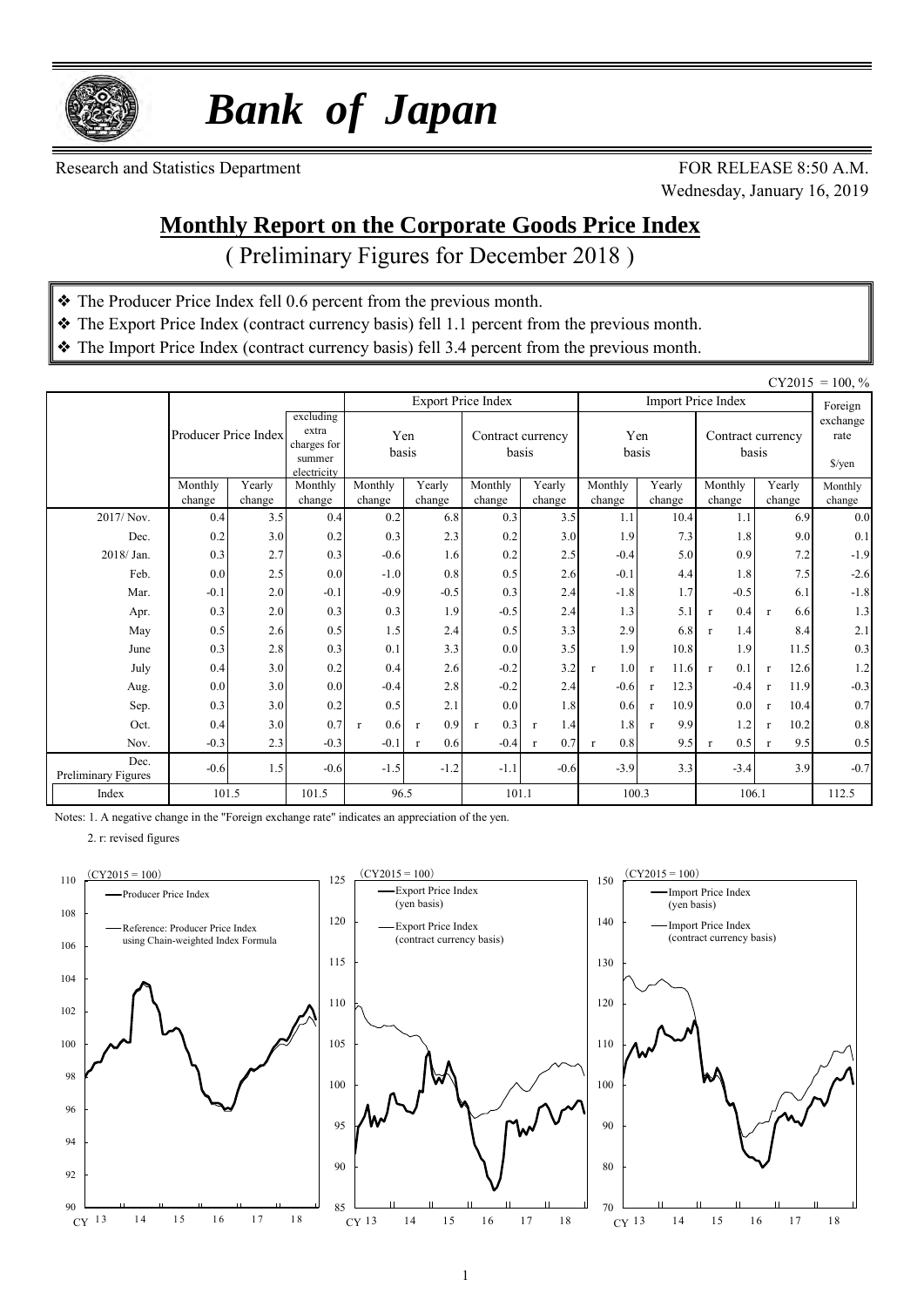#### (Commodities contributing to the monthly changes in December 2018)

| Producer Price Index              |                           | Monthly change -0.6 %                                                                                                                |
|-----------------------------------|---------------------------|--------------------------------------------------------------------------------------------------------------------------------------|
| Groups                            | Contribution<br>to change | Commodities                                                                                                                          |
| Petroleum & coal products         | $-0.50 \%$                | Gasoline, Gas oil, Fuel oil A                                                                                                        |
| Chemicals & related products      | $-0.07\%$                 | Xylene, Benzene, Styrene monomer                                                                                                     |
| Scrap & waste                     | $-0.04\%$                 | Iron & steel scrap                                                                                                                   |
| Nonferrous metals                 | $-0.02\%$                 | Unwrought copper, Unwrought primary & secondary<br>aluminum alloys, Power & telecommunications cables except<br>optical fiber cables |
| Production machinery              | $-0.02 \%$                | Mold, die & parts, Bread & confectionery machinery,<br>Printing, plate making $\&$ bookbinding machinery                             |
| General purpose machinery         | $-0.01\%$                 | Commercial air conditioners, Conveyors, Elevators                                                                                    |
| Transportation equipment          | $-0.01\%$                 | Drive, transmission & steering parts, Standard passenger cars<br>(hybrid cars), Standard passenger cars (gasoline cars)              |
| Pulp, paper & related<br>products | $0.04\%$                  | Linerboard, Corrugated packaging containers, Corrugated<br>container boards                                                          |
| Electric power, gas & water       | $0.04\%$                  | Industrial extra high tension power, Commercial high tension<br>power, Industrial high tension power                                 |

| Export Price Index (contract currency basis)                                  |                           | Monthly change -1.1 %                                                                                                          |  |  |  |  |
|-------------------------------------------------------------------------------|---------------------------|--------------------------------------------------------------------------------------------------------------------------------|--|--|--|--|
| Groups                                                                        | Contribution<br>to change | Commodities                                                                                                                    |  |  |  |  |
| Chemicals & related products                                                  | $-0.64\%$                 | Para-xylene, Styrene monomer, Xylene                                                                                           |  |  |  |  |
| Other primary products $\&$<br>manufactured goods                             | $-0.29\%$                 | Gas oil, Jet fuel oil & kerosene, Gasoline                                                                                     |  |  |  |  |
| Metals & related products                                                     | $-0.08 \%$                | Iron & steel scrap, Hot rolled steel strips, Heavy & medium<br>steel plates                                                    |  |  |  |  |
| Transportation equipment                                                      | $-0.05\%$                 | Standard passenger cars (gasoline cars)                                                                                        |  |  |  |  |
| General purpose, production<br>& business oriented<br>$-0.05 \%$<br>machinery |                           | Semiconductor manufacturing equipment, Flat panel &<br>display manufacturing equipment, Oil hydraulic & pneumatic<br>machinery |  |  |  |  |
| Electric & electronic products                                                | $0.01 \%$                 | Visual equipment, Condensers for electronic equipment,<br>Piezoelectric ceramic devices & filters                              |  |  |  |  |

| Import Price Index (contract currency basis)                |                           | Monthly change $-3.4\%$                                                                               |  |  |  |  |  |
|-------------------------------------------------------------|---------------------------|-------------------------------------------------------------------------------------------------------|--|--|--|--|--|
| Groups                                                      | Contribution<br>to change | Commodities                                                                                           |  |  |  |  |  |
| Petroleum, coal & natural gas                               | $-3.11\%$                 | Crude petroleum, Naphtha, Liquefied petroleum gas                                                     |  |  |  |  |  |
| Chemicals $&$ related products                              | $-0.15 \%$                | General purpose plastics (except saturated polyester resins),<br>Methanol, Saturated polyester resins |  |  |  |  |  |
| Metals $&$ related products                                 | $-0.12 \%$                | Unwrought nickel, Bolts, nuts & nails, Unwrought cobalt                                               |  |  |  |  |  |
| Other primary products $\&$<br>manufactured goods           | $-0.04\%$                 | Plastic films & sheets, Bleached paper kraft pulp, Crude salt                                         |  |  |  |  |  |
| Electric & electronic products                              | $-0.02 \%$                | Display devices, MOS memory integrated circuits, Television<br>receivers                              |  |  |  |  |  |
| Lumber & wood products and<br>$-0.02 \%$<br>forest products |                           | North American logs, North American timber, Plywood                                                   |  |  |  |  |  |
| Beverages & foods and<br>agriculture products for food      | $0.01 \%$                 | Chicken, Beef, Edible offal & tongues of cattle                                                       |  |  |  |  |  |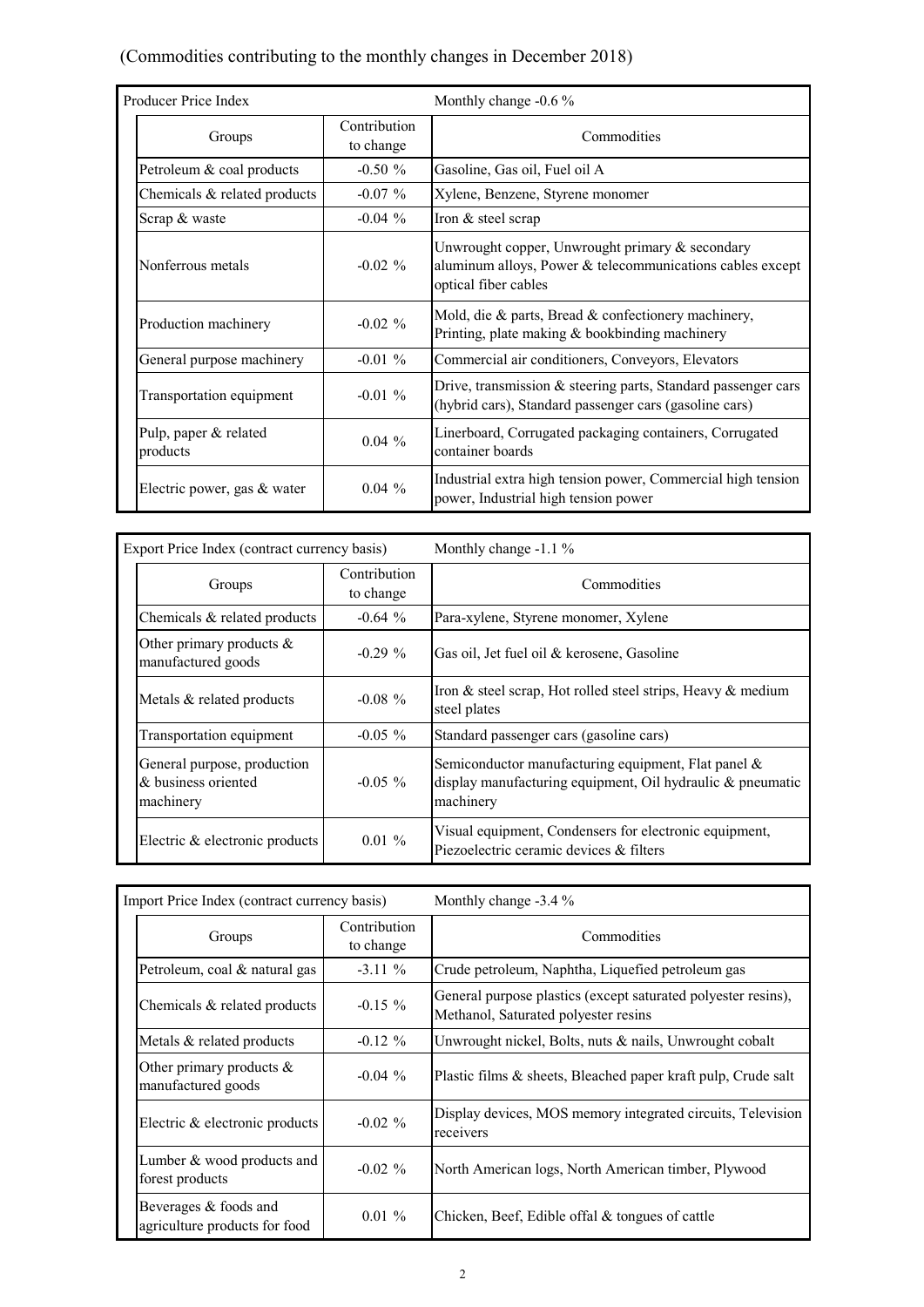#### Producer Price Index ( Preliminary Figures for December 2018 )

 $CY2015 = 100, \%$ 

|                                                | Weight  | Index | Previous<br>month    |       | Monthly<br>change |             | Previous<br>month | Yearly<br>change |              | Previous<br>month |
|------------------------------------------------|---------|-------|----------------------|-------|-------------------|-------------|-------------------|------------------|--------------|-------------------|
| All commodities                                | 1,000.0 | 101.5 | 102.1                |       | $-0.6$            |             | $-0.3$            | 1.5              |              | 2.3               |
| excluding extra charges for summer electricity | 1,000.0 | 101.5 | 102.1                |       | $-0.6$            |             | $-0.3$            | 1.5              |              | 2.3               |
| Beverages & foods                              | 141.6   | 101.1 | 101.1<br>$\mathbf r$ |       | 0.0               | $\mathbf r$ | $-0.1$            | 1.1              | $\mathbf{r}$ | 1.2               |
| Textile products                               | 9.6     | 101.8 | 101.9<br>$\mathbf r$ |       | $-0.1$            | $\mathbf r$ | 0.2               | 1.5              | $\mathbf r$  | 1.5               |
| Lumber & wood products                         | 9.2     | 105.4 | 105.4                |       | 0.0               |             | 0.1               | 1.1              |              | 1.3               |
| Pulp, paper & related products                 | 27.7    | 104.3 | 102.9<br>$\mathbf r$ |       | 1.4               | $\mathbf r$ | 0.8               | 3.3              | $\mathbf r$  | 2.1               |
| Chemicals & related products                   | 89.2    | 97.5  | $\mathbf r$          | 98.3  | $-0.8$            | $\mathbf r$ | $-0.9$            | 1.4              | $\mathbf r$  | 2.6               |
| Petroleum & coal products                      | 59.5    | 111.8 | $\mathbf r$          | 120.4 | $-7.1$            | $\mathbf r$ | $-4.7$            | 4.7              | $\mathbf r$  | 14.2              |
| Plastic products                               | 38.2    | 98.1  | $\mathbf r$          | 98.1  | 0.0               | $\mathbf r$ | 0.3               | 2.5              | $\mathbf r$  | 2.4               |
| Ceramic, stone & clay products                 | 23.3    | 102.7 | 102.6<br>$\mathbf r$ |       | 0.1               | $\mathbf r$ | 0.2               | 2.8              | $\mathbf r$  | 2.7               |
| Iron & steel                                   | 51.7    | 109.7 | 109.5                |       | 0.2               |             | 0.1               | 4.4              |              | 4.6               |
| Nonferrous metals                              | 27.1    | 99.1  |                      | 99.8  | $-0.7$            |             | 0.1               | $-4.1$           |              | $-3.6$            |
| Metal products                                 | 40.0    | 105.1 | 104.9<br>$\mathbf r$ |       | 0.2               | $\mathbf r$ | 0.1               | 2.6              | $\, r$       | 2.6               |
| General purpose machinery                      | 27.2    | 100.5 | 101.0                |       | $-0.5$            |             | 0.4               | 0.2              |              | 0.8               |
| Production machinery                           | 41.1    | 100.8 | 101.3<br>$\mathbf r$ |       | $-0.5$            | $\mathbf r$ | 0.9               | 0.2              | $\mathbf r$  | 1.1               |
| Business oriented machinery                    | 16.2    | 101.2 | 101.1<br>$\mathbf r$ |       | 0.1               | $\mathbf r$ | $-0.3$            | $-1.0$           | $\mathbf r$  | $-1.3$            |
| Electronic components & devices                | 24.5    | 98.0  | r                    | 97.9  | 0.1               | r           | $-0.1$            | $-0.5$           |              | $-0.6$            |
| Electrical machinery & equipment               | 52.7    | 95.0  | $\mathbf r$          | 95.0  | 0.0               | $\mathbf r$ | $-0.6$            | $-0.1$           | $\, r$       | $-0.2$            |
| Information & communications equipment         | 20.8    | 96.2  | $\mathbf r$          | 96.5  | $-0.3$            | $\mathbf r$ | $-0.6$            | $-1.3$           | $\mathbf r$  | $-1.0$            |
| Transportation equipment                       | 140.7   | 98.3  | $\mathbf r$          | 98.3  | $0.0\,$           | $\mathbf r$ | $-0.2$            | $-0.4$           | $\mathbf r$  | $-0.5$            |
| Other manufacturing industry products          | 48.0    | 100.9 | 101.0<br>$\mathbf r$ |       | $-0.1$            | $\mathbf r$ | 0.3               | $0.5\,$          | $\mathbf r$  | $0.8\,$           |
| Agriculture, forestry & fishery products       | 35.8    | 110.7 |                      | 110.6 | $0.1\,$           |             | 0.6               | $-2.1$           |              | $-1.6$            |
| Minerals                                       | 3.9     | 100.8 | 100.8<br>$\mathbf r$ |       | $0.0\,$           | $\mathbf r$ | $1.0\,$           | 6.1              | $\mathbf r$  | 6.2               |
| Electric power, gas & water                    | 67.1    | 99.6  | $\mathbf r$          | 99.1  | 0.5               | $\mathbf r$ | 0.9               | 9.3              | $\mathbf r$  | 8.3               |
| Scrap & waste                                  | 4.9     | 126.6 | 134.4<br>$\mathbf r$ |       | $-5.8$            | $\mathbf r$ | $-5.8$            | $-8.5$           |              | $0.7\,$           |

Notes: 1. The index of "All commodities excluding extra charges for summer electricity" adjusts extra charges applied during summer season from July to September.

2. r: revised figures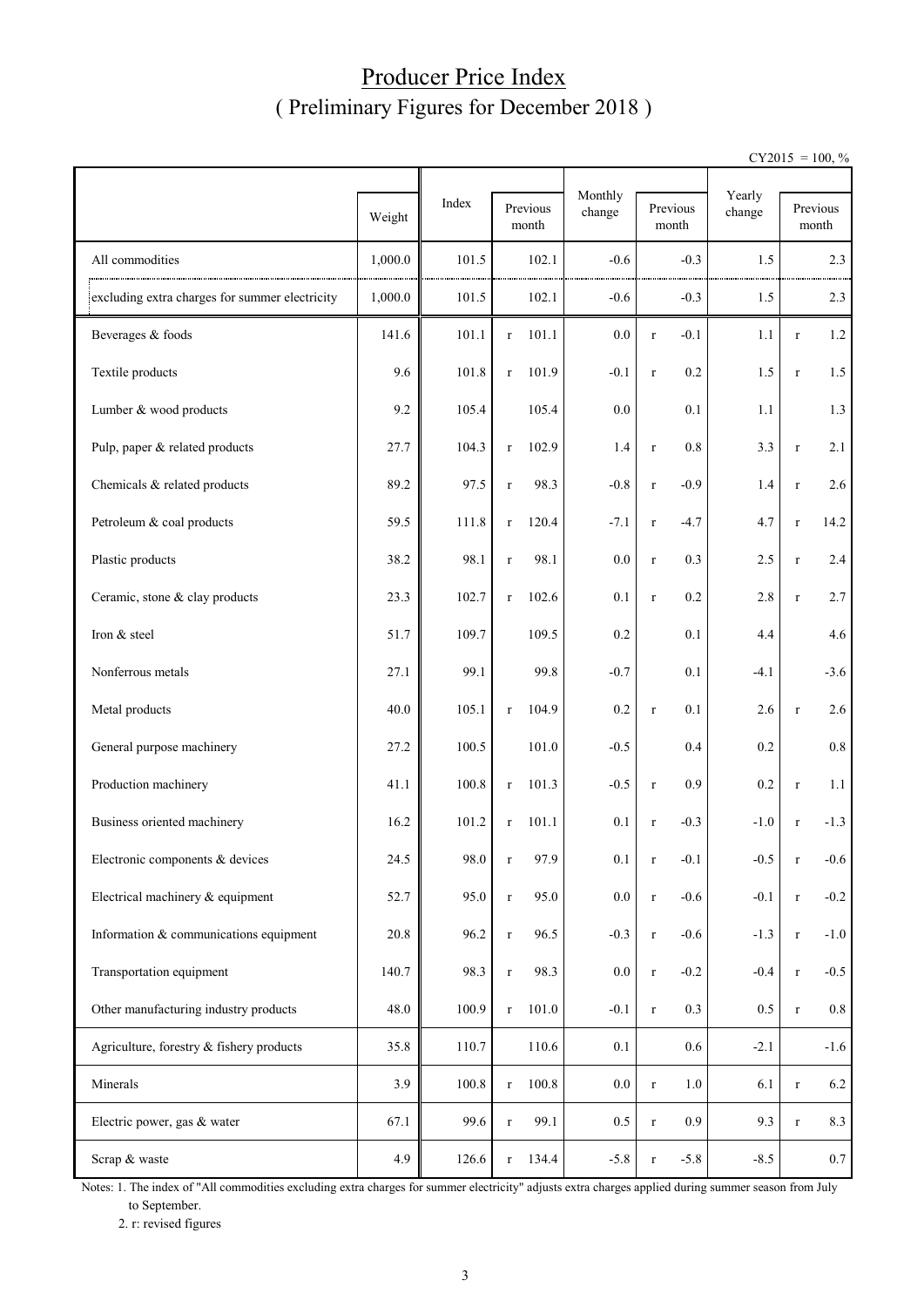## Export Price Index ( Preliminary Figures for December 2018 )

 $CY2015 = 100, \%$ 

|                                                                |         |              |                            | Monthly change | Yearly change          |                               |              |                   |        |                               |
|----------------------------------------------------------------|---------|--------------|----------------------------|----------------|------------------------|-------------------------------|--------------|-------------------|--------|-------------------------------|
|                                                                | Weight  | Yen<br>basis | Previous<br>basis<br>month |                | Previous<br>month      | Contract<br>currency<br>basis | Yen<br>basis | Previous<br>month |        | Contract<br>currency<br>basis |
| All commodities                                                | 1,000.0 | 96.5         | 98.0<br>$\mathbf{r}$       | $-1.5$         | $-0.1$                 | $-1.1$                        | $-1.2$       | $\mathbf{r}$      | 0.6    | $-0.6$                        |
| Textiles                                                       | 13.8    | 94.2         | 95.0<br>$\mathbf{r}$       | $-0.8$         | $-0.2$<br>$\mathbf{r}$ | $-0.4$                        | 1.7          | $\mathbf{r}$      | 1.9    | 2.7                           |
| Chemicals & related products                                   | 98.4    | 100.7        | $r$ 107.4                  | $-6.2$         | $-2.1$<br>$\mathbf{r}$ | $-5.8$                        | $-3.8$       | $\mathbf{r}$      | 3.3    | $-3.5$                        |
| Metals & related products                                      | 108.5   | 108.3        | $r$ 109.6                  | $-1.2$         | $-1.1$<br>$\mathbf{r}$ | $-0.6$                        | $-2.2$       | $\mathbf{r}$      | $-0.5$ | $-1.7$                        |
| General purpose, production $&$<br>business oriented machinery | 189.4   | 97.8         | 98.3<br>$\mathbf{r}$       | $-0.5$         | 1.0<br>$\mathbf{r}$    | $-0.2$                        | $-0.3$       | $\mathbf{r}$      | 0.3    | 0.4                           |
| Electric & electronic products                                 | 205.5   | 90.0         | 90.4                       | $-0.4$         | $0.0\,$                | 0.1                           | $-3.7$       |                   | $-3.1$ | $-3.3$                        |
| Transportation equipment                                       | 285.2   | 93.8         | 94.5<br>$\mathbf{r}$       | $-0.7$         | 0.2<br>$\mathbf{r}$    | $-0.2$                        | $-1.7$       | $\mathbf{r}$      | $-0.8$ | $-0.6$                        |
| Other primary products &<br>manufactured goods                 | 99.2    | 98.7         | $r$ 102.0                  | $-3.2$         | 0.5<br>$\mathbf{r}$    | $-2.8$                        | 6.9          | $\mathbf{r}$      | 11.8   | 7.7                           |

Note: r: revised figures

## Import Price Index ( Preliminary Figures for December 2018 )

 $CY2015 = 100, \%$ 

|                                                                |         |              | Index                |              | Monthly change         |                               | Yearly change |                        |                               |  |
|----------------------------------------------------------------|---------|--------------|----------------------|--------------|------------------------|-------------------------------|---------------|------------------------|-------------------------------|--|
|                                                                | Weight  | Yen<br>basis | Previous<br>month    | Yen<br>basis | Previous<br>month      | Contract<br>currency<br>basis | Yen<br>basis  | Previous<br>month      | Contract<br>currency<br>basis |  |
| All commodities                                                | 1,000.0 | 100.3        | 104.4                | $-3.9$       | 0.8<br>$\mathbf{r}$    | $-3.4$                        | 3.3           | 9.5                    | 3.9                           |  |
| Beverages & foods and agriculture<br>products for food         | 80.4    | 93.1         | 93.5<br>$\mathbf{r}$ | $-0.4$       | 0.1<br>$\mathbf r$     | 0.2                           | $-1.3$        | $-0.5$<br>$\mathbf r$  | $-0.4$                        |  |
| Textiles                                                       | 61.3    | 96.2         | 96.5<br>$\mathbf{r}$ | $-0.3$       | 0.3<br>$\mathbf{r}$    | 0.0                           | 0.7           | 1.4<br>$\mathbf{r}$    | 1.1                           |  |
| Metals & related products                                      | 95.8    | 99.0         | 100.9                | $-1.9$       | 0.1                    | $-1.3$                        | $-5.8$        | $-2.7$                 | $-5.4$                        |  |
| Lumber & wood products and<br>forest products                  | 17.3    | 103.0        | $r$ 104.8            | $-1.7$       | $-0.6$<br>$\mathbf{r}$ | $-0.9$                        | 3.5           | 6.5<br>$\mathbf r$     | 4.8                           |  |
| Petroleum, coal & natural gas                                  | 252.3   | 117.3        | $r$ 130.8            | $-10.3$      | 2.3<br>$\mathbf{r}$    | $-9.8$                        | 14.3          | 35.3<br>$\mathbf{r}$   | 14.7                          |  |
| Chemicals & related products                                   | 94.7    | 103.2        | 105.2                | $-1.9$       | 0.5                    | $-1.6$                        | 5.0           | 7.6                    | 5.7                           |  |
| General purpose, production $&$<br>business oriented machinery | 68.1    | 98.0         | 98.4                 | $-0.4$       | 0.2                    | 0.1                           | 3.0           | 3.6                    | 3.7                           |  |
| Electric & electronic products                                 | 196.6   | 85.9         | 86.4<br>$\mathbf{r}$ | $-0.6$       | $-0.2$<br>$\mathbf r$  | $-0.1$                        | $-3.6$        | $-3.0$<br>$\mathbf{r}$ | $-3.2$                        |  |
| Transportation equipment                                       | 49.5    | 96.9         | 97.4                 | $-0.5$       | 0.1                    | $-0.1$                        | $-0.5$        | 0.2                    | 0.5                           |  |
| Other primary products &<br>manufactured goods                 | 84.0    | 94.7         | 95.6<br>$\mathbf{r}$ | $-0.9$       | 0.2<br>$\mathbf{r}$    | $-0.4$                        | 1.2           | 2.4<br>$\mathbf{r}$    | 1.6                           |  |

Note: r: revised figures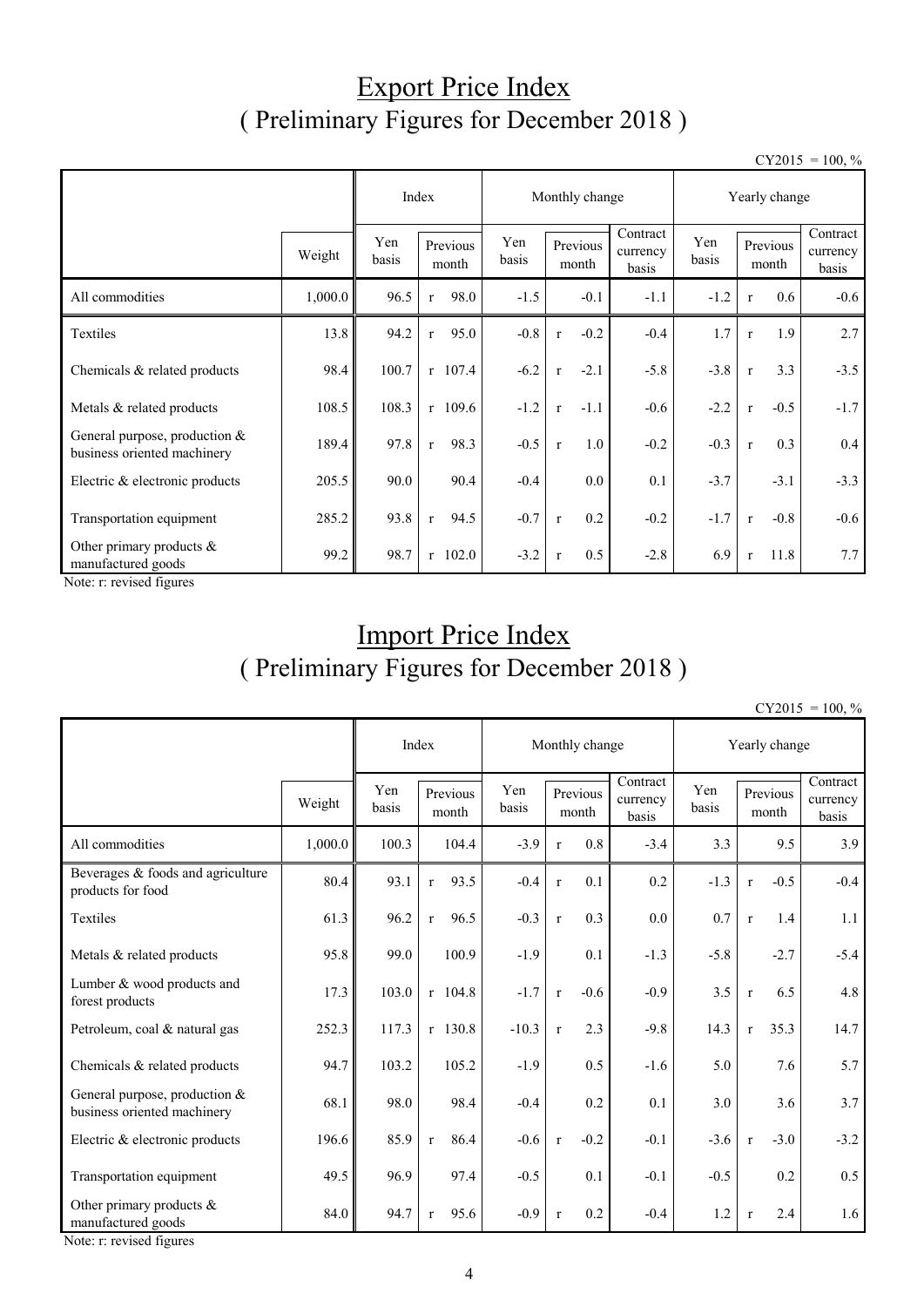# Index by Stage of Demand and Use ( Preliminary Figures for December 2018 )

| $CY2015 =$ | $100, \%$ |  |
|------------|-----------|--|
|------------|-----------|--|

|               |                           |           | Index | Monthly          |                        | Yearly |                     |
|---------------|---------------------------|-----------|-------|------------------|------------------------|--------|---------------------|
|               |                           | Weight    |       | change           | Previous month         | change | Previous month      |
|               | Domestic demand products  | 1,000.000 | 101.2 | $-1.5$           | 0.0                    | 1.9    | 4.1                 |
|               | Domestic goods            | 744.660   | 101.5 | $-0.6$           | $-0.3$                 | 1.5    | 2.3                 |
|               | Imports                   | 255.340   | 100.3 | $-3.9$           | 0.8<br>-lr             | 3.3    | 9.5                 |
| Raw materials |                           | 100.163   | 110.4 | $-6.4$           | 1.5<br>$\mathbf{r}$    | 7.1    | 18.3                |
|               | Domestic goods            | 26.060    | 110.3 | $-0.8$           | $-0.5$<br>r            | $-1.9$ | 0.0                 |
|               | Imports                   | 74.103    | 110.4 | $-8.2$           | 2.2<br>r               | 10.5   | 25.8                |
|               | Intermediate materials    | 535.481   | 102.1 | $-0.9$           | $-0.3$<br>$\mathbf{r}$ | 2.8    | 4.1                 |
|               | Domestic goods            | 448.097   | 102.2 | $-0.5$           | $-0.4$<br>$\mathbf{r}$ | 3.0    | 3.7                 |
|               | Imports                   | 87.384    | 101.8 | $-2.7$           | 0.4<br>$\mathbf{r}$    | 2.3    | 6.5<br>$\mathbf{r}$ |
| Final goods   |                           | 364.356   | 97.2  | $-0.7$           | $-0.4$                 | $-1.0$ | $-0.2$              |
|               | Domestic goods            | 270.503   | 99.4  | $-0.6$ r         | $-0.5$                 | $-0.7$ | 0.0                 |
|               | Imports                   | 93.853    | 90.9  | $-0.9 \text{ r}$ | $-0.2$                 | $-1.9$ | $-0.9$              |
|               | Capital goods             | 112.246   | 97.9  | $-0.2$           | 0.0<br>$\mathbf{r}$    | $-0.6$ | $-0.2$              |
|               | Domestic goods            | 87.827    | 99.8  | $-0.2$           | 0.0                    | $-0.5$ | $-0.1$              |
|               | Imports                   | 24.419    | 91.0  | $-0.4$           | 0.2                    | $-1.0$ | $-0.5$              |
|               | Consumer goods            | 252.110   | 96.9  | $-0.9$           | $-0.5$<br>$\mathbf{r}$ | $-1.2$ | $-0.1$              |
|               | Domestic goods            | 182.676   | 99.2  | $-0.8$           | $-0.7$<br>$\mathbf{r}$ | $-0.8$ | 0.1                 |
|               | Imports                   | 69.434    | 90.9  | $-1.1$           | $-0.2$                 | $-2.3$ | $-0.9$              |
|               | Durable consumer goods    | 67.121    | 91.4  | $-0.3$           | $-0.3$<br>$\mathbf{r}$ | $-2.4$ | $-2.2$              |
|               | Domestic goods            | 42.200    | 96.5  | $-0.2$           | 0.0<br>١r              | $-0.5$ | $-0.7$              |
|               | Imports                   | 24.921    | 82.8  | $-0.6 \text{ r}$ | $-0.7$                 | $-5.7$ | $-5.1$              |
|               | Nondurable consumer goods | 184.989   | 98.9  | $-1.1$           | $-0.6$<br>$\mathbf{r}$ | $-0.9$ | 0.6                 |
|               | Domestic goods            | 140.476   | 100.0 | $-1.1$           | $-0.8$                 | $-1.0$ | 0.4                 |
|               | Imports                   | 44.513    | 95.5  | $-1.1$           | 0.0                    | $-0.4$ | 1.3                 |

Notes: 1. These indexes are compiled by reclassifying the "Producer Price Index excluding the consumption tax," "Export Price Index" and "Import Price Index" in terms of commodities' stage of demand or use of goods.

2. r: revised figures

#### (Index by Stage of Demand and Use)

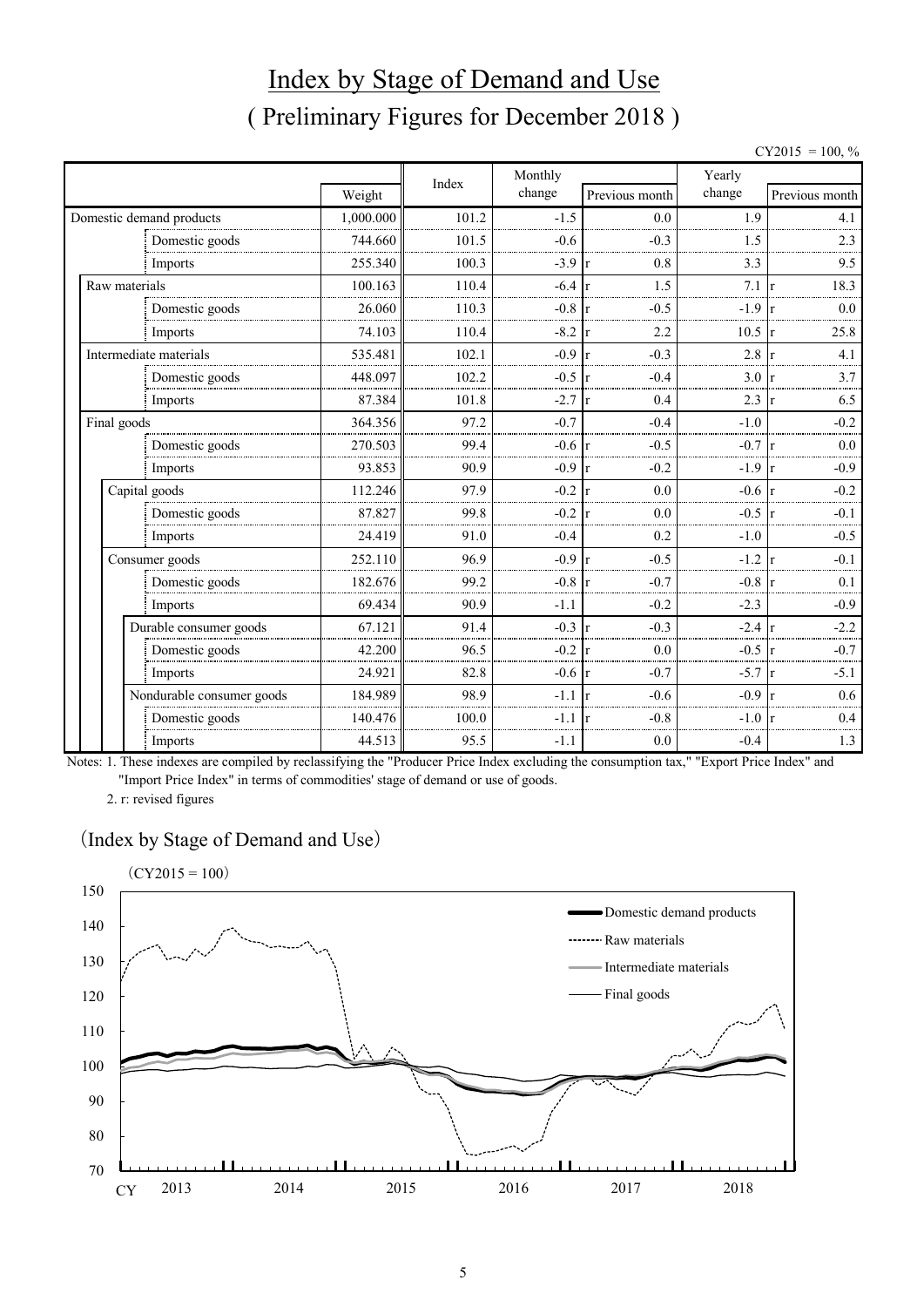# Producer Price Index using Chain-weighted Index Formula ( Preliminary Figures for December 2018 )

 $CY2015 = 100, \%$ 

|                                                | Weight  | Index | Monthly<br>change | Previous               | Yearly<br>change |              | Previous         |
|------------------------------------------------|---------|-------|-------------------|------------------------|------------------|--------------|------------------|
|                                                |         |       |                   | month                  |                  |              | month            |
| All commodities                                | 1,000.0 | 101.1 | $-0.4$            | $-0.2$<br>$\mathbf r$  | 1.3              | r            | 1.9              |
| excluding extra charges for summer electricity | 1,000.0 | 101.1 | $-0.4$            | $-0.2$<br>$\mathbf r$  | 1.3              | $\mathbf r$  | 1.9              |
| Beverages & foods                              | 147.6   | 100.9 | $0.0\,$           | $-0.2$<br>$\mathbf r$  | 1.0              | $\mathbf r$  | $1.2\,$          |
| Textile products                               | 10.1    | 101.7 | $0.0\,$           | 0.1<br>$\mathbf r$     | 1.5              | $\mathbf r$  | $1.5\,$          |
| Lumber & wood products                         | 10.1    | 105.1 | $-0.1$            | 0.1                    | 1.0              | $\mathbf r$  | 1.3              |
| Pulp, paper & related products                 | 28.3    | 103.9 | 1.3               | 0.7<br>$\mathbf r$     | 3.1              | $\mathbf r$  | $2.0\,$          |
| Chemicals & related products                   | 89.1    | 96.6  | $-0.6$            | $-0.6$<br>$\mathbf r$  | 0.8              | $\mathbf r$  | 1.7              |
| Petroleum & coal products                      | 50.0    | 112.3 | $-6.7$            | $-4.4$<br>$\mathbf r$  | 5.1              | $\mathbf r$  | 14.0             |
| Plastic products                               | 40.5    | 97.9  | 0.1               | 0.2                    | 2.5              |              | 2.3              |
| Ceramic, stone & clay products                 | 23.3    | 102.3 | 0.1               | 0.2<br>$\mathbf r$     | 2.6              | $\mathbf r$  | 2.5              |
| Iron & steel                                   | 49.7    | 109.4 | 0.2               | 0.0<br>$\mathbf r$     | 4.2              | $\mathbf r$  | 4.4              |
| Nonferrous metals                              | 24.8    | 99.7  | $-0.7$            | 0.1                    | $-3.6$           | $\mathbf{r}$ | $-3.0$           |
| Metal products                                 | 41.8    | 104.8 | 0.2               | 0.0<br>$\mathbf r$     | 2.4              | $\mathbf{r}$ | 2.4              |
| General purpose machinery                      | 31.8    | 100.5 | $-0.6$            | 0.4                    | 0.1              | $\mathbf r$  | 0.7              |
| Production machinery                           | 44.7    | 100.4 | $-0.4$            | 0.8<br>$\mathbf r$     | $-0.1$           | $\mathbf r$  | $0.8\,$          |
| Business oriented machinery                    | 16.2    | 101.4 | 0.1               | $-0.4$<br>$\mathbf r$  | $-0.9$           | $\mathbf r$  | $-1.1$           |
| Electronic components & devices                | 23.7    | 98.1  | 0.1               | $-0.1$<br>$\mathbf r$  | $-0.1$           |              | $-0.2$           |
| Electrical machinery & equipment               | 51.9    | 94.9  | 0.0               | $-0.5$                 | 0.0              | $\mathbf r$  | $-0.1$           |
| Information & communications equipment         | 18.8    | 95.3  | $-0.3$            | $-0.5$<br>$\mathbf r$  | $-1.7$           | $\mathbf{r}$ | $-1.3$           |
| Transportation equipment                       | 147.9   | 98.1  | $-0.1$            | $-0.2$<br>$\mathbf{r}$ | $-0.5$           | $\mathbf r$  | $-0.5$           |
| Other manufacturing industry products          | 47.2    | 100.7 | $-0.1$            | 0.3<br>$\mathbf r$     | 0.4              | $\mathbf r$  | $0.7\,$          |
| Agriculture, forestry & fishery products       | 38.6    | 111.0 | $0.2\,$           | 0.8                    | $-1.7$           | $\mathbf r$  | $-1.4$           |
| Minerals                                       | 3.4     | 100.4 | $0.0\,$           | $1.1\,$<br>$\mathbf r$ | 6.0              | $\mathbf r$  | 6.1              |
| Electric power, gas & water                    | 56.0    | 99.5  | $0.5\,$           | 0.9<br>$\mathbf r$     | 9.5              | $\mathbf r$  | 8.4              |
| Scrap & waste                                  | 4.5     | 130.0 | $-5.0$            | $-5.1$                 | $-7.7$           | $\mathbf r$  | $0.4\phantom{0}$ |

Notes: 1. The index of "All commodities excluding extra charges for summer electricity" adjusts extra charges applied during summer season from July to September.

2. The indexes are based on the year 2016 weights.

3. r: revised figures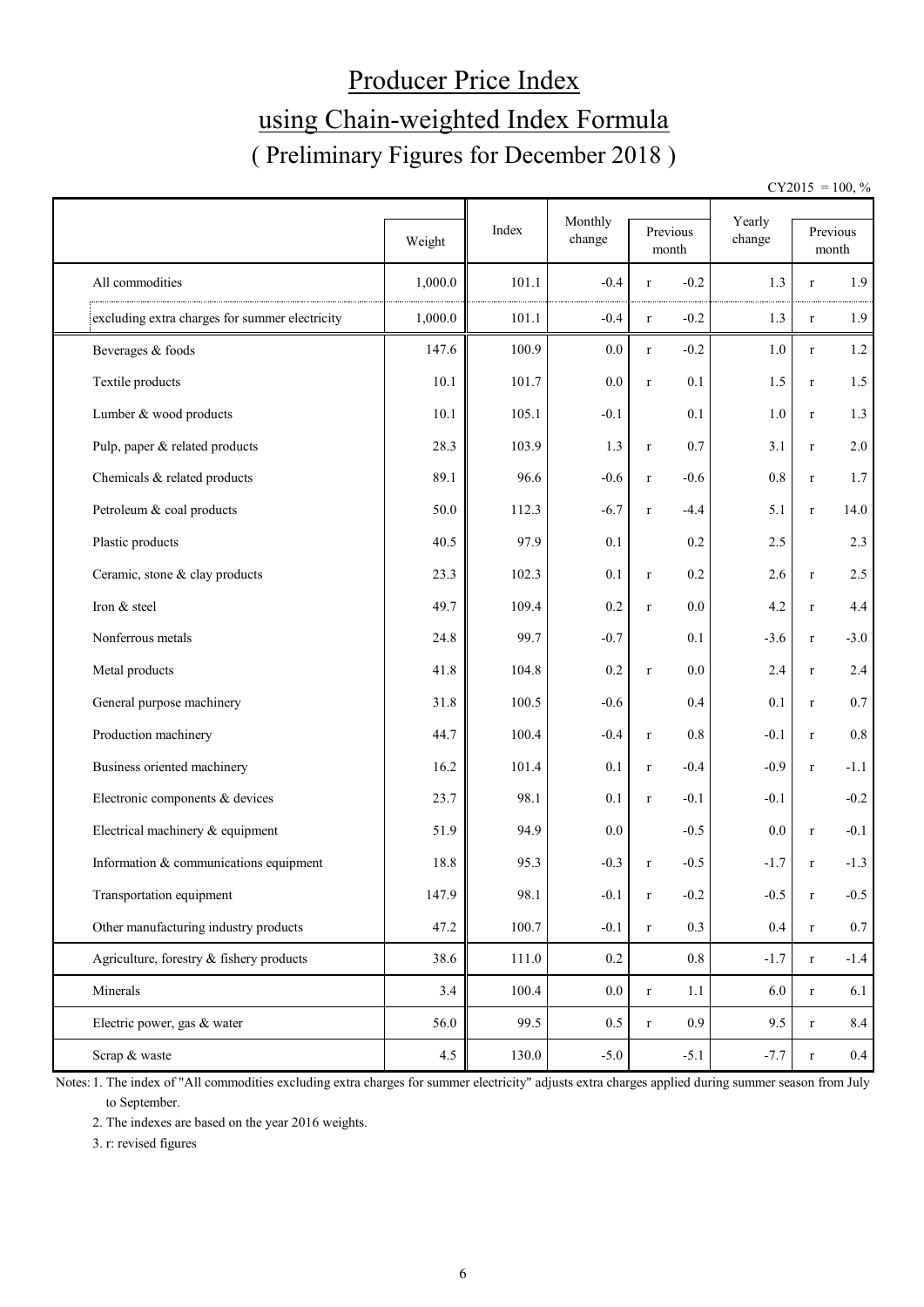## Corporate Goods Price Index Time Series Data

|           |                      |                 |                                  |                  |                                           |                                  |                                                                     |              |                                  |                  |                                           |                |                                              |                  | $CY2015 = 100, \%$                        |  |
|-----------|----------------------|-----------------|----------------------------------|------------------|-------------------------------------------|----------------------------------|---------------------------------------------------------------------|--------------|----------------------------------|------------------|-------------------------------------------|----------------|----------------------------------------------|------------------|-------------------------------------------|--|
|           |                      |                 | Producer Price Index             |                  |                                           |                                  |                                                                     |              | <b>Export Price Index</b>        |                  |                                           |                |                                              |                  |                                           |  |
|           |                      | All commodities |                                  |                  |                                           |                                  | (Reference)<br>excluding extra<br>charges for summer<br>electricity |              | All commodities<br>(ven basis)   |                  |                                           |                | All commodities<br>(contract currency basis) |                  |                                           |  |
|           |                      |                 | Monthly<br>(Quarterly)<br>change | Yearly<br>change | Change<br>from three<br>months<br>earlier | Monthly<br>(Quarterly)<br>change | Change<br>from three<br>months<br>earlier                           |              | Monthly<br>(Quarterly)<br>change | Yearly<br>change | Change<br>from three<br>months<br>earlier |                | Monthly<br>(Quarterly)<br>change             | Yearly<br>change | Change<br>from three<br>months<br>earlier |  |
| <b>CY</b> | 2016                 | 96.5            | $\equiv$                         | $-3.5$           | —                                         | $\overline{\phantom{0}}$         |                                                                     | 90.7         | —                                | $-9.3$           | —                                         | 96.9           | $\equiv$                                     | $-3.1$           |                                           |  |
|           | 2017                 | 98.7            | —                                | 2.3              |                                           |                                  |                                                                     | 95.5         |                                  | 5.3              |                                           | 100.2          | —                                            | 3.4              |                                           |  |
|           | 2018                 | 101.3           | $\qquad \qquad -$                | 2.6              | $\overline{\phantom{0}}$                  | —                                | $\overline{\phantom{0}}$                                            | 96.9         | $\overline{\phantom{0}}$         | 1.5              | $\qquad \qquad$                           | 102.3          | —                                            | 2.1              |                                           |  |
| <b>FY</b> | 2015                 | 99.1            | $\overbrace{\phantom{1232211}}$  |                  | —                                         | —                                | $\overline{\phantom{0}}$                                            | 98.1         | —                                |                  | —                                         | 98.6           | $\overline{\phantom{0}}$                     | —                |                                           |  |
|           | 2016                 | 96.7            | $\overbrace{\phantom{1232211}}$  | $-2.4$           | —                                         |                                  | $\overline{\phantom{0}}$                                            | 91.3         | —                                | $-6.9$           | —                                         | 97.8           | —                                            | $-0.8$           |                                           |  |
|           | 2017                 | 99.3            |                                  | 2.7              | $\overline{\phantom{0}}$                  |                                  | $\overline{\phantom{0}}$                                            | 95.6         | $\overline{\phantom{0}}$         | 4.7              |                                           | 100.8          | $\overline{\phantom{0}}$                     | 3.1              | —                                         |  |
| 2018/     | Q1                   | 100.3<br>100.9  | 0.6                              | 2.5              | $\equiv$                                  | 0.6                              | $\equiv$                                                            | 96.1         | $-1.3$                           | 0.6              | $\overline{\phantom{0}}$                  | 102.3          | 0.8                                          | 2.5              | $\overline{\phantom{0}}$                  |  |
|           | Q2<br>Q <sub>3</sub> | 101.8           | 0.6<br>0.9                       | 2.4<br>3.0       | $\overline{\phantom{0}}$                  | 0.6<br>0.7                       | $\overline{\phantom{0}}$<br>$\overline{\phantom{0}}$                | 96.5<br>97.3 | 0.4<br>0.8                       | 2.6<br>2.5       | $\overline{\phantom{0}}$                  | 102.5<br>102.4 | 0.2<br>$-0.1$                                | 3.0<br>2.5       |                                           |  |
|           | O <sub>4</sub>       | 102.0           | 0.2                              | 2.3              | —                                         | 0.4                              |                                                                     | 97.5         | 0.2                              | 0.1              | —                                         | 102.0          | $-0.4$                                       | 0.5              |                                           |  |
| 2017/     | Nov.                 | 99.8            | 0.4                              | 3.5              | 1.1                                       | 0.4                              | 1.3                                                                 | 97.4         | 0.2                              | 6.8              | 3.2                                       | 101.5          | 0.3                                          | 3.5              | 1.6                                       |  |
|           | Dec.                 | 100.0           | 0.2                              | 3.0              | 1.0                                       | 0.2                              | 1.2                                                                 | 97.7         | 0.3                              | 2.3              | 2.3                                       | 101.7          | 0.2                                          | 3.0              | 1.2                                       |  |
| 2018/     | Jan.                 | 100.3           | 0.3                              | 2.7              | 0.9                                       | 0.3                              | 0.9                                                                 | 97.1         | $-0.6$                           | 1.6              | $-0.1$                                    | 101.9          | 0.2                                          | 2.5              | 0.7                                       |  |
|           | Feb.                 | 100.3           | 0.0                              | 2.5              | 0.5                                       | 0.0                              | 0.5                                                                 | 96.1         | $-1.0$                           | 0.8              | $-1.3$                                    | 102.4          | 0.5                                          | 2.6              | 0.9                                       |  |
|           | Mar.                 | 100.2           | $-0.1$                           | 2.0              | 0.2                                       | $-0.1$                           | 0.2                                                                 | 95.2         | $-0.9$                           | $-0.5$           | $-2.6$                                    | 102.7          | 0.3                                          | 2.4              | 1.0                                       |  |
|           | Apr.                 | 100.5           | 0.3                              | 2.0              | 0.2                                       | 0.3                              | 0.2                                                                 | 95.5         | 0.3                              | 1.9              | $-1.6$                                    | 102.2          | $-0.5$                                       | 2.4              | 0.3                                       |  |
|           | May                  | 101.0           | 0.5                              | 2.6              | 0.7                                       | 0.5                              | 0.7                                                                 | 96.9         | 1.5                              | 2.4              | 0.8                                       | 102.7          | 0.5                                          | 3.3              | 0.3                                       |  |
|           | June                 | 101.3           | 0.3                              | 2.8              | 1.1                                       | 0.3                              | 1.1                                                                 | 97.0         | 0.1                              | 3.3              | 1.9                                       | 102.7          | 0.0                                          | 3.5              | $0.0\,$                                   |  |
|           | July                 | 101.7           | 0.4                              | 3.0              | 1.2                                       | 0.2                              | 1.0                                                                 | 97.4         | 0.4                              | 2.6              | 2.0                                       | 102.5          | $-0.2$                                       | 3.2              | 0.3                                       |  |
|           | Aug.                 | 101.7           | 0.0                              | 3.0              | 0.7                                       | 0.0                              | 0.5                                                                 | 97.0         | $-0.4$                           | 2.8              | 0.1                                       | 102.3          | $-0.2$                                       | 2.4              | $-0.4$                                    |  |
|           | Sep.                 | 102.0           | 0.3                              | 3.0              | 0.7                                       | 0.2                              | 0.4                                                                 | 97.5         | 0.5                              | 2.1              | 0.5                                       | 102.3          | 0.0                                          | 1.8              | $-0.4$                                    |  |
|           | Oct.                 | 102.4           | 0.4                              | 3.0              | 0.7                                       | 0.7                              | 0.9                                                                 | 98.1         | 0.6                              | 0.9              | 0.7                                       | 102.6          | 0.3                                          | 1.4              | 0.1                                       |  |
|           | Nov.                 | 102.1           | $-0.3$                           | 2.3              | 0.4                                       | $-0.3$                           | 0.6                                                                 | 98.0         | $-0.1$                           | 0.6              | 1.0                                       | 102.2          | $-0.4$                                       | 0.7              | $-0.1$                                    |  |
|           | Dec.                 | 101.5           | $-0.6$                           | 1.5              | $-0.5$                                    | $-0.6$                           | $-0.2$                                                              | 96.5         | $-1.5$                           | $-1.2$           | $-1.0$                                    | 101.1          | $-1.1$                                       | $-0.6$           | $-1.2$                                    |  |

|           |                |                                | Import Price Index               |                  |                                           |                 |                                  |                  |                                           | Foreign                                      |
|-----------|----------------|--------------------------------|----------------------------------|------------------|-------------------------------------------|-----------------|----------------------------------|------------------|-------------------------------------------|----------------------------------------------|
|           |                | All commodities<br>(yen basis) |                                  |                  |                                           | All commodities | (contract currency basis)        |                  |                                           | exchange<br>rate<br>\$/yen                   |
|           |                |                                | Monthly<br>(Quarterly)<br>change | Yearly<br>change | Change<br>from three<br>months<br>earlier |                 | Monthly<br>(Quarterly)<br>change | Yearly<br>change | Change<br>from three<br>months<br>earlier | Monthly<br>(Quarterly)<br>(Yearly)<br>change |
| <b>CY</b> | 2016           | 83.6                           |                                  | $-16.4$          |                                           | 90.2            |                                  | $-9.8$           |                                           | $-10.1$                                      |
|           | 2017           | 92.7                           |                                  | 10.9             |                                           | 98.2            |                                  | 8.9              |                                           | 3.1                                          |
|           | 2018           | 99.8                           |                                  | 7.7              |                                           | 106.8           |                                  | 8.8              |                                           | $-1.6$                                       |
| <b>FY</b> | 2015           | 95.5                           |                                  |                  |                                           | 95.9            |                                  |                  |                                           | 9.3                                          |
|           | 2016           | 85.4                           |                                  | $-10.6$          |                                           | 92.5            |                                  | $-3.5$           |                                           | $-9.8$                                       |
|           | 2017           | 93.6                           |                                  | 9.6              |                                           | 99.8            |                                  | 7.9              |                                           | $2.3\,$                                      |
| 2018/     | Q1             | 96.1                           | 0.5                              | 3.8              |                                           | 104.1           | 3.6                              | 6.9              |                                           | $-4.1$                                       |
|           | Q2             | 98.6                           | 2.6                              | 7.5              |                                           | 106.5           | 2.3                              | 8.9              |                                           | 0.7                                          |
|           | Q <sub>3</sub> | 101.6                          | 3.0                              | 11.6             |                                           | 108.1           | 1.5                              | 11.6             |                                           | 2.2                                          |
|           | O <sub>4</sub> | 102.8                          | 1.2                              | $7.5\,$          |                                           | 108.4           | 0.3                              | 7.9              |                                           | 1.3                                          |
| 2017/     | Nov.           | 95.3                           | 1.1                              | 10.4             | 5.8                                       | 100.3           | 1.1                              | 6.9              | 3.9                                       | 0.0                                          |
|           | Dec.           | 97.1                           | 1.9                              | 7.3              | 5.8                                       | 102.1           | 1.8                              | 9.0              | 4.4                                       | 0.1                                          |
| 2018/     | Jan.           | 96.7                           | $-0.4$                           | 5.0              | 2.5                                       | 103.0           | 0.9                              | 7.2              | 3.8                                       | $-1.9$                                       |
|           | Feb.           | 96.6                           | $-0.1$                           | 4.4              | 1.4                                       | 104.9           | 1.8                              | 7.5              | 4.6                                       | $-2.6$                                       |
|           | Mar.           | 94.9                           | $-1.8$                           | 1.7              | $-2.3$                                    | 104.4           | $-0.5$                           | 6.1              | 2.3                                       | $-1.8$                                       |
|           | Apr.           | 96.1                           | 1.3                              | 5.1              | $-0.6$                                    | 104.8           | 0.4                              | 6.6              | 1.7                                       | 1.3                                          |
|           | May            | 98.9                           | 2.9                              | 6.8              | 2.4                                       | 106.3           | 1.4                              | 8.4              | 1.3                                       | 2.1                                          |
|           | June           | 100.8                          | 1.9                              | 10.8             | 6.2                                       | 108.3           | 1.9                              | 11.5             | 3.7                                       | 0.3                                          |
|           | July           | 101.8                          | 1.0                              | 11.6             | 5.9                                       | 108.4           | 0.1                              | 12.6             | 3.4                                       | 1.2                                          |
|           | Aug.           | 101.2                          | $-0.6$                           | 12.3             | 2.3                                       | 108.0           | $-0.4$                           | 11.9             | 1.6                                       | $-0.3$                                       |
|           | Sep.           | 101.8                          | 0.6                              | 10.9             | 1.0                                       | 108.0           | 0.0                              | 10.4             | $-0.3$                                    | 0.7                                          |
|           | Oct.           | 103.6                          | 1.8                              | 9.9              | 1.8                                       | 109.3           | 1.2                              | 10.2             | 0.8                                       | 0.8                                          |
|           | Nov.           | 104.4                          | 0.8                              | 9.5              | 3.2                                       | 109.8           | 0.5                              | 9.5              | 1.7                                       | 0.5                                          |
|           | Dec.           | 100.3                          | $-3.9$                           | 3.3              | $-1.5$                                    | 106.1           | $-3.4$                           | 3.9              | $-1.8$                                    | $-0.7$                                       |

 $CY2015 = 100, \%$ 

Note: A negative change in the "Foreign exchange rate" indicates an appreciation of the yen.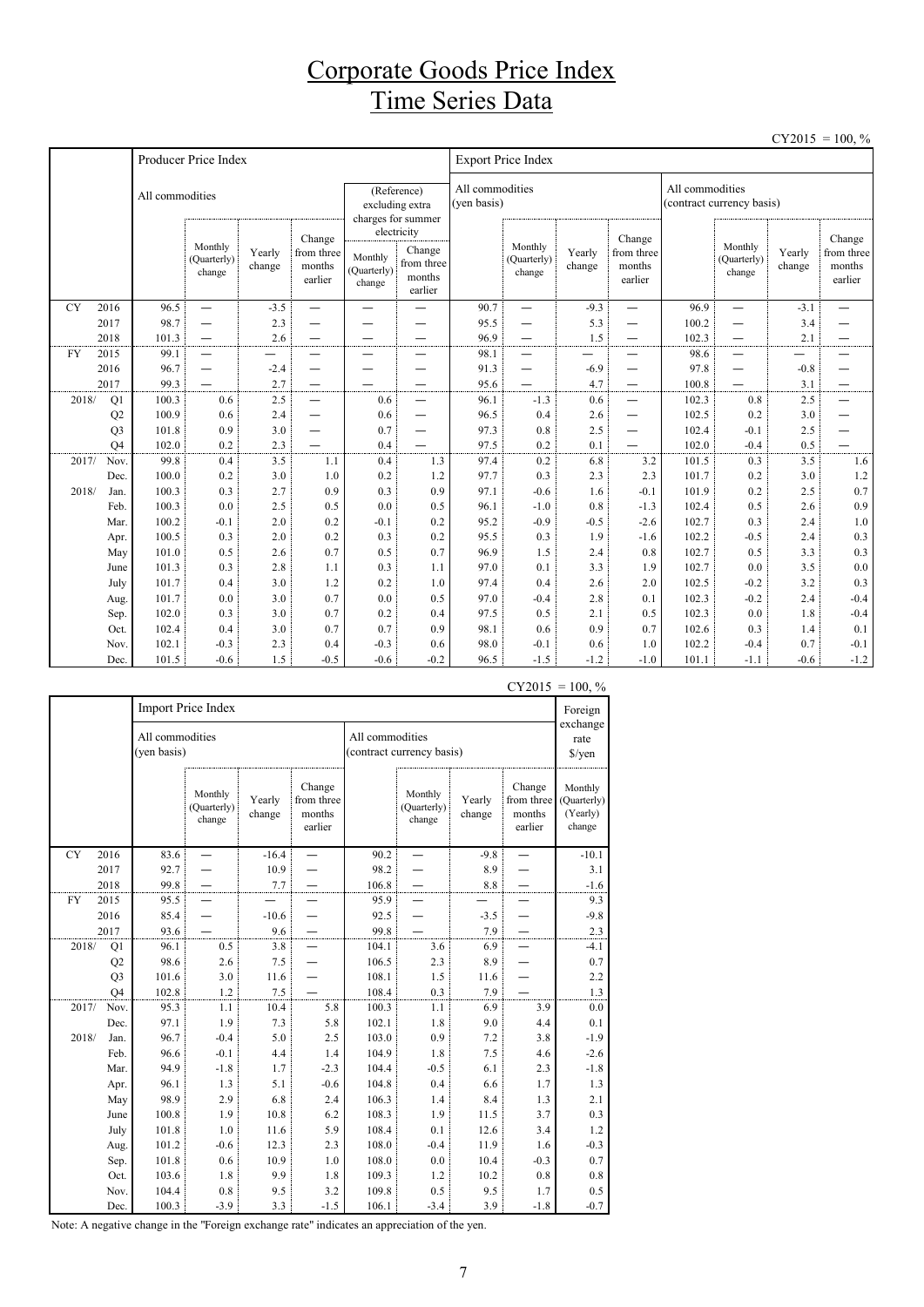## Index by Stage of Demand and Use Time Series Data

 $CY2015 = 100, \%$ 

|           |                | Domestic demand products |                                  |                  |               |                                  |                  |                        |                                  |                  |
|-----------|----------------|--------------------------|----------------------------------|------------------|---------------|----------------------------------|------------------|------------------------|----------------------------------|------------------|
|           |                |                          |                                  |                  | Raw materials |                                  |                  | Intermediate materials |                                  |                  |
|           |                |                          | Monthly<br>(Quarterly)<br>change | Yearly<br>change |               | Monthly<br>(Quarterly)<br>change | Yearly<br>change |                        | Monthly<br>(Quarterly)<br>change | Yearly<br>change |
| <b>CY</b> | 2016           | 93.2                     |                                  | $-6.8$           | 78.6          |                                  | $-21.4$          | 93.4                   |                                  | $-6.6$           |
|           | 2017           | 97.2                     |                                  | 4.3              | 95.9          |                                  | 22.0             | 97.4                   |                                  | 4.3              |
|           | 2018           | 100.9                    |                                  | 3.8              | 109.6         |                                  | 14.3             | 101.5                  |                                  | 4.2              |
| <b>FY</b> | 2015           | 98.2                     |                                  |                  | 92.2          |                                  |                  | 98.3                   |                                  |                  |
|           | 2016           | 93.8                     |                                  | $-4.5$           | 83.4          |                                  | $-9.5$           | 93.9                   |                                  | $-4.5$           |
|           | 2017           | 97.9                     |                                  | 4.4              | 97.8          |                                  | 17.3             | 98.2                   |                                  | 4.6              |
| 2018/     | Q1             | 99.2                     | 0.5                              | 2.7              | 103.4         | 3.2                              | 7.9              | 99.7                   | 0.8                              | 3.5              |
|           | Q2             | 100.4                    | 1.2                              | 3.8              | 107.5         | 4.0                              | 13.5             | 101.1                  | 1.4                              | 4.3              |
|           | Q <sub>3</sub> | 101.8                    | 1.4                              | 5.2              | 112.4         | 4.6                              | 20.9             | 102.6                  | 1.5                              | 5.3              |
|           | Q <sub>4</sub> | 102.2                    | 0.4                              | 3.5              | 114.8         | 2.1                              | 14.6             | 102.8                  | 0.2                              | 3.9              |
| 2017/     | Nov.           | 98.7                     | 0.6                              | 5.2              | 99.7          | 1.9                              | 15.0             | 98.9                   | 0.4                              | 6.0              |
|           | Dec.           | 99.3                     | 0.6                              | 4.1              | 103.1         | 3.4                              | 14.0             | 99.3                   | 0.4                              | 4.6              |
| 2018/     | Jan.           | 99.4                     | 0.1                              | 3.2              | 102.9         | $-0.2$                           | 9.0              | 99.8                   | 0.5                              | 4.1              |
|           | Feb.           | 99.4                     | 0.0                              | 2.9              | 104.9         | 1.9                              | 9.3              | 99.7                   | $-0.1$                           | 3.5              |
|           | Mar.           | 98.9                     | $-0.5$                           | 2.1              | 102.4         | $-2.4$                           | 5.6              | 99.5                   | $-0.2$                           | 2.9              |
|           | Apr.           | 99.4                     | 0.5                              | 2.8              | 103.3         | 0.9                              | 9.3              | 100.3                  | 0.8                              | 3.7              |
|           | May            | 100.5                    | 1.1                              | 3.7              | 107.9         | 4.5                              | 12.4             | 101.2                  | 0.9                              | 4.3              |
|           | June           | 101.2                    | 0.7                              | 4.8              | 111.4         | 3.2                              | 19.1             | 101.7                  | 0.5                              | 5.0              |
|           | July           | 101.8                    | 0.6                              | 5.2              | 112.7         | 1.2                              | 21.6             | 102.5                  | 0.8                              | 5.3              |
|           | Aug.           | 101.6                    | $-0.2$                           | 5.3              | 111.9         | $-0.7$                           | 22.0             | 102.4                  | $-0.1$                           | 5.3              |
|           | Sep.           | 101.9                    | 0.3                              | 4.8              | 112.7         | 0.7                              | 19.1             | 102.9                  | 0.5                              | 5.3              |
|           | Oct.           | 102.7                    | 0.8                              | 4.7              | 116.2         | 3.1                              | 18.8             | 103.3                  | 0.4                              | 4.9              |
|           | Nov.           | 102.7                    | 0.0                              | 4.1              | 117.9         | 1.5                              | 18.3             | 103.0                  | $-0.3$                           | 4.1              |
|           | Dec.           | 101.2                    | $-1.5$                           | 1.9              | 110.4         | $-6.4$                           | 7.1              | 102.1                  | $-0.9$                           | 2.8              |

 $CY2015 = 100, \%$ 

|           |       |                | Domestic demand products (Cont'd) |                                  |                  |               |                                  |                  |                |                                  |                  |  |  |
|-----------|-------|----------------|-----------------------------------|----------------------------------|------------------|---------------|----------------------------------|------------------|----------------|----------------------------------|------------------|--|--|
|           |       |                |                                   | Final goods                      |                  |               |                                  |                  |                |                                  |                  |  |  |
|           |       |                |                                   |                                  |                  | Capital goods |                                  |                  | Consumer goods |                                  |                  |  |  |
|           |       |                |                                   | Monthly<br>(Ouarterly)<br>change | Yearly<br>change |               | Monthly<br>(Quarterly)<br>change | Yearly<br>change |                | Monthly<br>(Quarterly)<br>change | Yearly<br>change |  |  |
| <b>CY</b> |       | 2016           | 96.9                              |                                  | $-3.1$           | 97.9          |                                  | $-2.1$           | 96.4           |                                  | $-3.6$           |  |  |
|           | 2017  |                | 97.3                              |                                  | 0.4              | 98.0          |                                  | 0.1              | 97.1           |                                  | 0.7              |  |  |
|           |       | 2018           | 97.5                              |                                  | 0.2              | 97.9          |                                  | $-0.1$           | 97.4           |                                  | 0.3              |  |  |
| <b>FY</b> | 2015  |                | 99.6                              |                                  |                  | 99.7          |                                  |                  | 99.5           |                                  |                  |  |  |
|           | 2016  |                | 96.7                              |                                  | $-2.9$           | 97.7          |                                  | $-2.0$           | 96.2           |                                  | $-3.3$           |  |  |
|           | 2017  |                | 97.4                              |                                  | 0.7              | 97.9          |                                  | 0.2              | 97.1           |                                  | 0.9              |  |  |
|           | 2018/ | Q1             | 97.3                              | $-0.7$                           | 0.1              | 97.6          | $-0.8$                           | $-0.3$           | 97.3           | $-0.5$                           | 0.3              |  |  |
|           |       | Q2             | 97.3                              | 0.0                              | 0.2              | 97.9          | 0.3                              | 0.2              | 97.0           | $-0.3$                           | 0.3              |  |  |
|           |       | Q <sub>3</sub> | 97.6                              | 0.3                              | 0.5              | 97.9          | 0.0                              | $-0.1$           | 97.5           | 0.5                              | 0.8              |  |  |
|           |       | O <sub>4</sub> | 97.8                              | 0.2                              | $-0.2$           | 98.0          | 0.1                              | $-0.4$           | 97.7           | 0.2                              | $-0.1$           |  |  |
|           | 2017/ | Nov.           | 98.1                              | 0.4                              | 1.7              | 98.3          | 0.0                              | 0.8              | 97.9           | 0.5                              | 1.9              |  |  |
|           |       | Dec.           | 98.2                              | 0.1                              | 0.7              | 98.5          | 0.2                              | 0.1              | 98.1           | 0.2                              | 0.9              |  |  |
|           | 2018/ | Jan.           | 97.7                              | $-0.5$                           | 0.4              | 97.8          | $-0.7$                           | $-0.3$           | 97.7           | $-0.4$                           | 0.8              |  |  |
|           |       | Feb.           | 97.3                              | $-0.4$                           | 0.2              | 97.5          | $-0.3$                           | $-0.2$           | 97.3           | $-0.4$                           | 0.4              |  |  |
|           |       | Mar.           | 97.0                              | $-0.3$                           | $-0.3$           | 97.4          | $-0.1$                           | $-0.4$           | 96.8           | $-0.5$                           | $-0.3$           |  |  |
|           |       | Apr.           | 96.9                              | $-0.1$                           | $-0.3$           | 97.7          | 0.3                              | $-0.2$           | 96.6           | $-0.2$                           | $-0.2$           |  |  |
|           |       | May            | 97.4                              | 0.5                              | 0.3              | 98.0          | 0.3                              | 0.3              | 97.1           | 0.5                              | 0.3              |  |  |
|           |       | June           | 97.5                              | 0.1                              | 0.6              | 98.0          | 0.0                              | 0.4              | 97.3           | 0.2                              | 0.7              |  |  |
|           |       | July           | 97.6                              | 0.1                              | 0.4              | 98.1          | 0.1                              | $-0.1$           | 97.5           | 0.2                              | 0.7              |  |  |
|           |       | Aug.           | 97.5                              | $-0.1$                           | 0.6              | 98.0          | $-0.1$                           | 0.1              | 97.3           | $-0.2$                           | 0.8              |  |  |
|           |       | Sep.           | 97.6                              | 0.1                              | 0.5              | 97.6          | $-0.4$                           | $-0.3$           | 97.6           | 0.3                              | 0.8              |  |  |
|           |       | Oct.           | 98.3                              | 0.7                              | 0.6              | 98.1          | 0.5                              | $-0.2$           | 98.3           | 0.7                              | 0.9              |  |  |
|           |       | Nov.           | 97.9                              | $-0.4$                           | $-0.2$           | 98.1          | 0.0                              | $-0.2$           | 97.8           | $-0.5$                           | $-0.1$           |  |  |
|           |       | Dec.           | 97.2                              | $-0.7$                           | $-1.0$           | 97.9          | $-0.2$                           | $-0.6$           | 96.9           | $-0.9$                           | $-1.2$           |  |  |

The next monthly report will be released on Wednesday, February 13, 2019.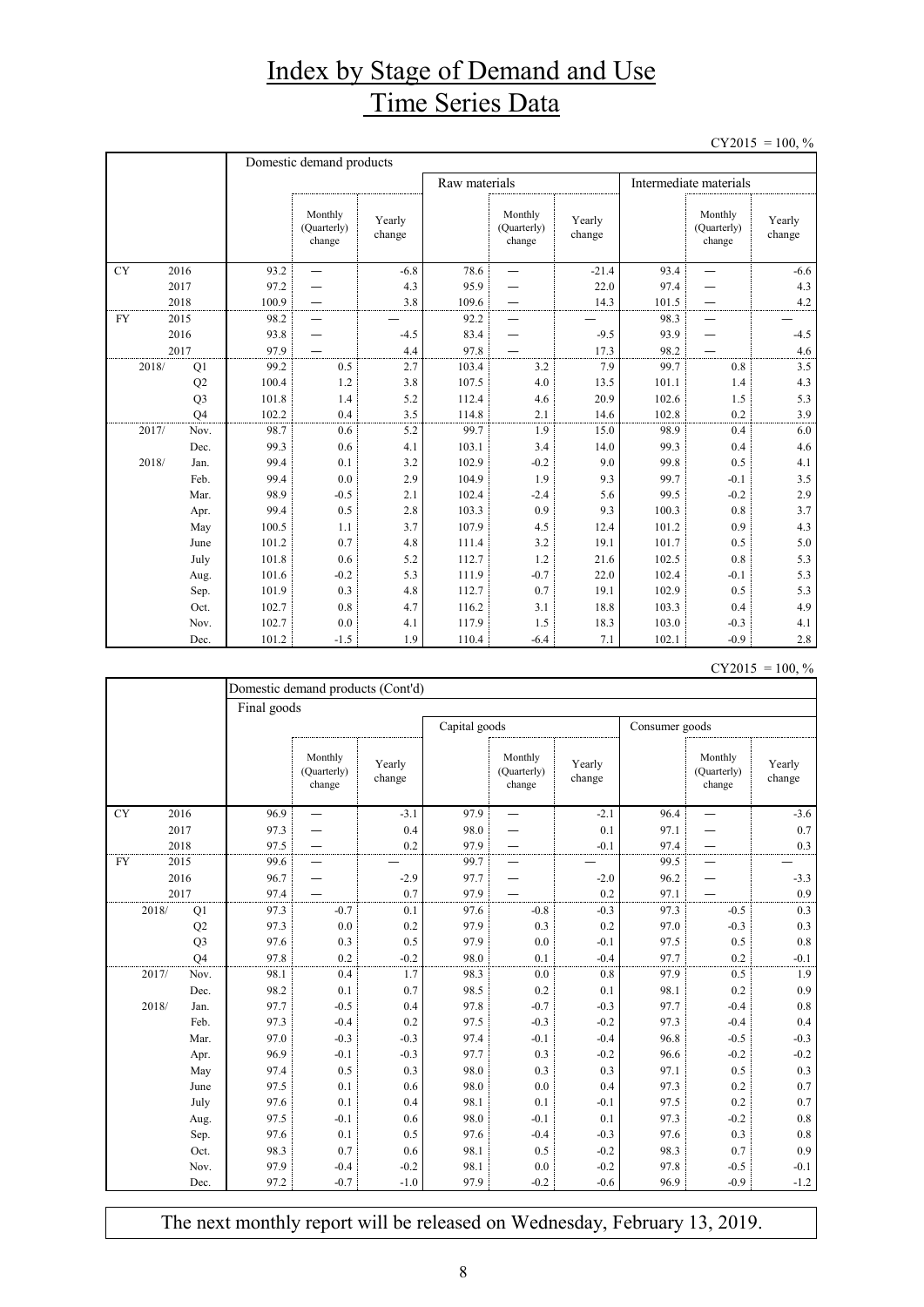## Appendix

## Producer Price Index ( Preliminary Figures for CY2018 )

 $CY2015 = 100, \%$ 

|                                                | Weight  | Index | Yearly<br>change | CY2017  |
|------------------------------------------------|---------|-------|------------------|---------|
| All commodities                                | 1,000.0 | 101.3 | 2.6              | 2.3     |
| excluding extra charges for summer electricity | 1,000.0 | 101.2 | 2.5              | 2.4     |
| Beverages & foods                              | 141.6   | 100.6 | 0.7              | $-0.2$  |
| Textile products                               | 9.6     | 101.0 | 1.4              | 0.0     |
| Lumber & wood products                         | 9.2     | 105.4 | 2.5              | 2.1     |
| Pulp, paper & related products                 | 27.7    | 102.0 | 2.4              | 0.1     |
| Chemicals & related products                   | 89.2    | 97.8  | 2.8              | 2.4     |
| Petroleum & coal products                      | 59.5    | 115.7 | 17.0             | 18.3    |
| Plastic products                               | 38.2    | 97.1  | 1.1              | $-1.0$  |
| Ceramic, stone & clay products                 | 23.3    | 101.4 | 1.7              | 0.1     |
| Iron & steel                                   | 51.7    | 108.0 | 5.0              | 9.4     |
| Nonferrous metals                              | 27.1    | 101.7 | 3.7              | 12.6    |
| Metal products                                 | 40.0    | 103.9 | 2.6              | 1.5     |
| General purpose machinery                      | 27.2    | 100.5 | 0.5              | $-0.3$  |
| Production machinery                           | 41.1    | 100.6 | 0.5              | $-0.3$  |
| Business oriented machinery                    | 16.2    | 101.9 | $-0.1$           | 0.4     |
| Electronic components & devices                | 24.5    | 97.9  | 0.0              | 1.1     |
| Electrical machinery & equipment               | 52.7    | 95.1  | $-0.4$           | $-2.1$  |
| Information & communications equipment         | 20.8    | 96.8  | $-1.1$           | $-1.5$  |
| Transportation equipment                       | 140.7   | 98.5  | $-0.2$           | $-0.5$  |
| Other manufacturing industry products          | 48.0    | 100.5 | 0.3              | $0.2\,$ |
| Agriculture, forestry $&$ fishery products     | 35.8    | 110.0 | 2.2              | 5.0     |
| Minerals                                       | 3.9     | 98.0  | 3.9              | 0.1     |
| Electric power, gas & water                    | 67.1    | 96.3  | 6.2              | 4.0     |
| Scrap & waste                                  | 4.9     | 137.0 | 14.0             | 31.5    |

Note: The index of "All commodities excluding extra charges for summer electricity" adjusts extra charges applied during summer season from July to September.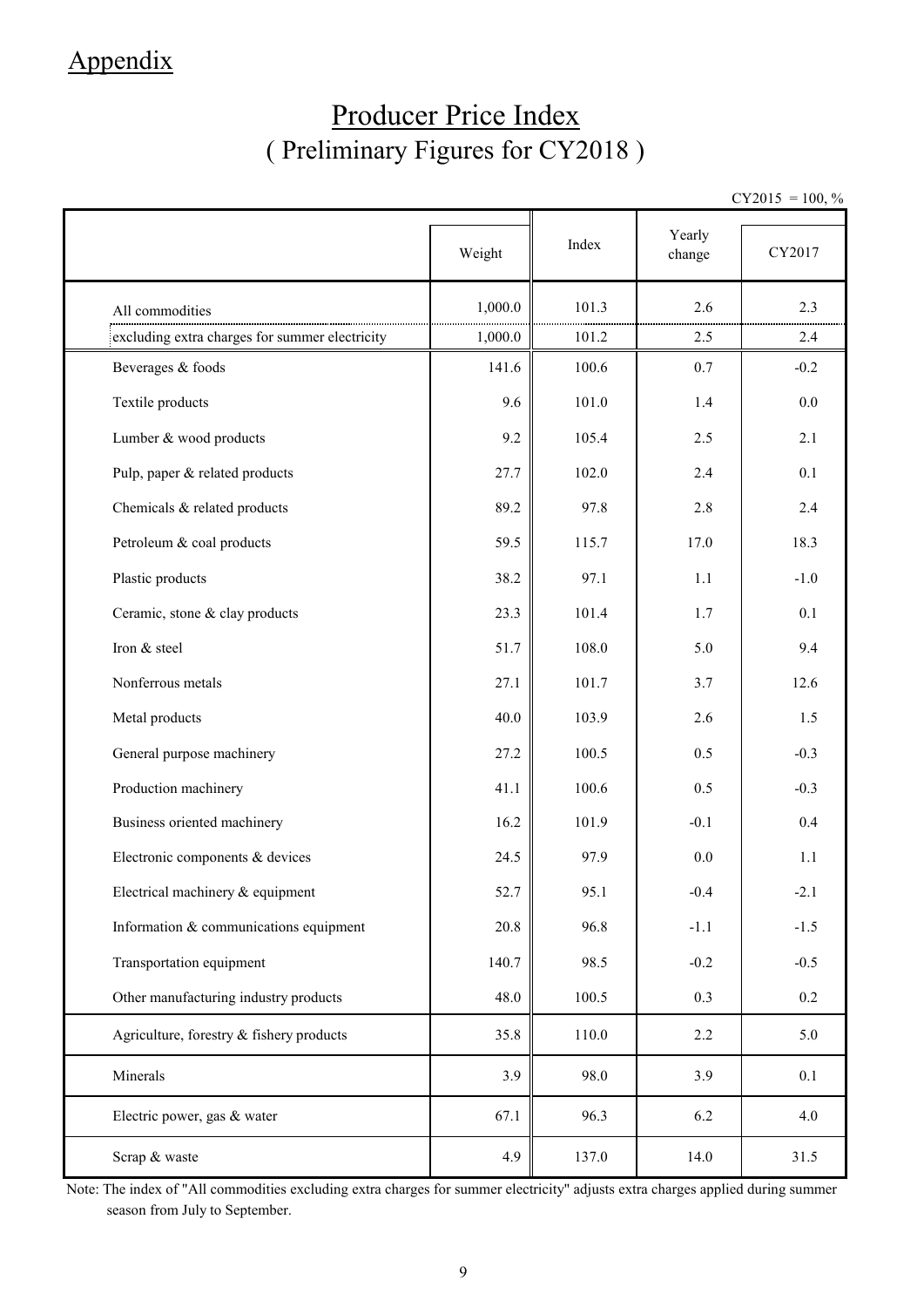### Export Price Index ( Preliminary Figures for CY2018 )

|                                                              |         |       | Yen basis        |        | Contract currency basis |                  |        |  |
|--------------------------------------------------------------|---------|-------|------------------|--------|-------------------------|------------------|--------|--|
|                                                              | Weight  | Index | Yearly<br>change | CY2017 | Index                   | Yearly<br>change | CY2017 |  |
| All commodities                                              | 1,000.0 | 96.9  | 1.5              | 5.3    | 102.3                   | 2.1              | 3.4    |  |
| Textiles                                                     | 13.8    | 93.3  | 1.1              | 2.8    | 98.8                    | 1.8              | 1.1    |  |
| Chemicals & related products                                 | 98.4    | 105.4 | 5.8              | 13.7   | 113.0                   | 7.1              | 11.4   |  |
| Metals & related products                                    | 108.5   | 109.9 | 5.7              | 17.9   | 118.0                   | 7.0              | 15.0   |  |
| General purpose, production &<br>business oriented machinery | 189.4   | 97.1  | 0.1              | 1.8    | 100.0                   | 0.1              | 0.4    |  |
| Electric & electronic products                               | 205.5   | 90.6  | $-1.9$           | 3.2    | 95.4                    | $-1.3$           | 1.4    |  |
| Transportation equipment                                     | 285.2   | 93.4  | $-1.2$           | 1.9    | 99.0                    | $-0.6$           | $-0.1$ |  |
| Other primary products &<br>manufactured goods               | 99.2    | 97.1  | 9.3              | 5.3    | 103.4                   | 10.5             | 3.3    |  |

## Import Price Index ( Preliminary Figures for CY2018 )

 $CY2015 = 100, \%$ 

|                                                              |         |       | Yen basis        |        | Contract currency basis |                  |        |  |
|--------------------------------------------------------------|---------|-------|------------------|--------|-------------------------|------------------|--------|--|
|                                                              | Weight  | Index | Yearly<br>change | CY2017 | Index                   | Yearly<br>change | CY2017 |  |
| All commodities                                              | 1,000.0 | 99.8  | 7.7              | 10.9   | 106.8                   | 8.8              | 8.9    |  |
| Beverages & foods and agriculture<br>products for food       | 80.4    | 93.2  | 0.4              | 5.2    | 99.0                    | 1.2              | 2.7    |  |
| Textiles                                                     | 61.3    | 95.1  | 0.0              | $-0.2$ | 98.7                    | 0.6              | $-1.1$ |  |
| Metals & related products                                    | 95.8    | 102.7 | 4.5              | 22.9   | 111.1                   | 5.8              | 20.0   |  |
| Lumber & wood products and forest<br>products                | 17.3    | 102.7 | 8.3              | 7.1    | 110.8                   | 9.2              | 3.7    |  |
| Petroleum, coal & natural gas                                | 252.3   | 115.1 | 25.4             | 33.8   | 125.5                   | 27.2             | 29.9   |  |
| Chemicals & related products                                 | 94.7    | 102.2 | 6.5              | 7.0    | 107.1                   | 7.3              | 5.5    |  |
| General purpose, production &<br>business oriented machinery | 68.1    | 96.4  | 3.7              | 3.3    | 101.9                   | 4.3              | 1.3    |  |
| Electric & electronic products                               | 196.6   | 86.2  | $-1.8$           | 0.0    | 91.9                    | $-0.9$           | $-1.7$ |  |
| Transportation equipment                                     | 49.5    | 96.3  | 0.1              | 2.3    | 100.6                   | 0.3              | 0.3    |  |
| Other primary products $\&$<br>manufactured goods            | 84.0    | 93.5  | 1.0              | 2.3    | 100.2                   | 2.0              | 0.2    |  |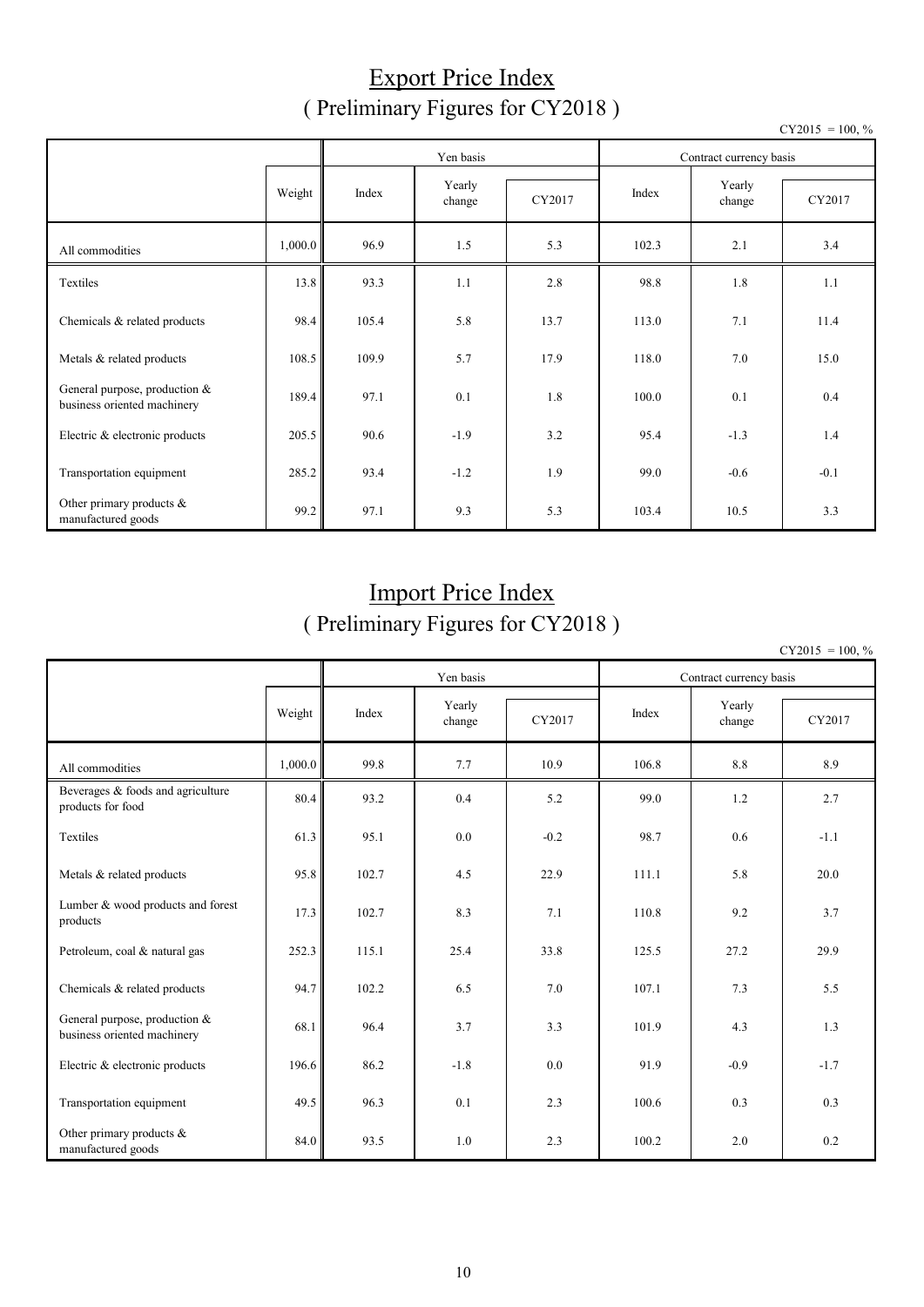# Index by Stage of Demand and Use ( Preliminary Figures for CY2018 )

 $CY2015 = 100, \%$ 

|                           |           |       | Yearly |        |  |
|---------------------------|-----------|-------|--------|--------|--|
|                           | Weight    | Index | change | CY2017 |  |
| Domestic demand products  | 1,000.000 | 100.9 | 3.8    | 4.3    |  |
| Domestic goods            | 744.660   | 101.3 | 2.6    | 2.3    |  |
| Imports                   | 255.340   | 99.8  | 7.7    | 10.9   |  |
| Raw materials             | 100.163   | 109.6 | 14.3   | 22.0   |  |
| Domestic goods            | 26.060    | 110.9 | 3.8    | 7.0    |  |
| Imports                   | 74.103    | 109.1 | 18.5   | 29.4   |  |
| Intermediate materials    | 535.481   | 101.5 | 4.2    | 4.3    |  |
| Domestic goods            | 448.097   | 101.6 | 3.8    | 3.2    |  |
| Imports                   | 87.384    | 101.5 | 7.3    | 10.0   |  |
| Final goods               | 364.356   | 97.5  | 0.2    | 0.4    |  |
| Domestic goods            | 270.503   | 99.8  | 0.4    | 0.6    |  |
| Imports                   | 93.853    | 90.8  | $-0.8$ | 0.4    |  |
| Capital goods             | 112.246   | 97.9  | $-0.1$ | 0.1    |  |
| Domestic goods            | 87.827    | 100.0 | 0.1    | $-0.1$ |  |
| Imports                   | 24.419    | 90.0  | $-1.2$ | 0.8    |  |
| Consumer goods            | 252.110   | 97.4  | 0.3    | 0.7    |  |
| Domestic goods            | 182.676   | 99.7  | 0.6    | 0.8    |  |
| Imports                   | 69.434    | 91.1  | $-0.7$ | 0.3    |  |
| Durable consumer goods    | 67.121    | 92.1  | $-1.6$ | $-1.8$ |  |
| Domestic goods            | 42.200    | 96.6  | $-1.2$ | $-1.4$ |  |
| Imports                   | 24.921    | 84.4  | $-2.5$ | $-2.5$ |  |
| Nondurable consumer goods | 184.989   | 99.3  | 1.0    | 1.5    |  |
| Domestic goods            | 140.476   | 100.6 | 1.1    | 1.5    |  |
| Imports                   | 44.513    | 94.8  | 0.3    | 1.8    |  |

Note: These indexes are compiled by reclassifying the "Producer Price Index excluding the consumption tax," "Export Price Index" and "Import Price Index" in terms of commodities' stage of demand or use of goods.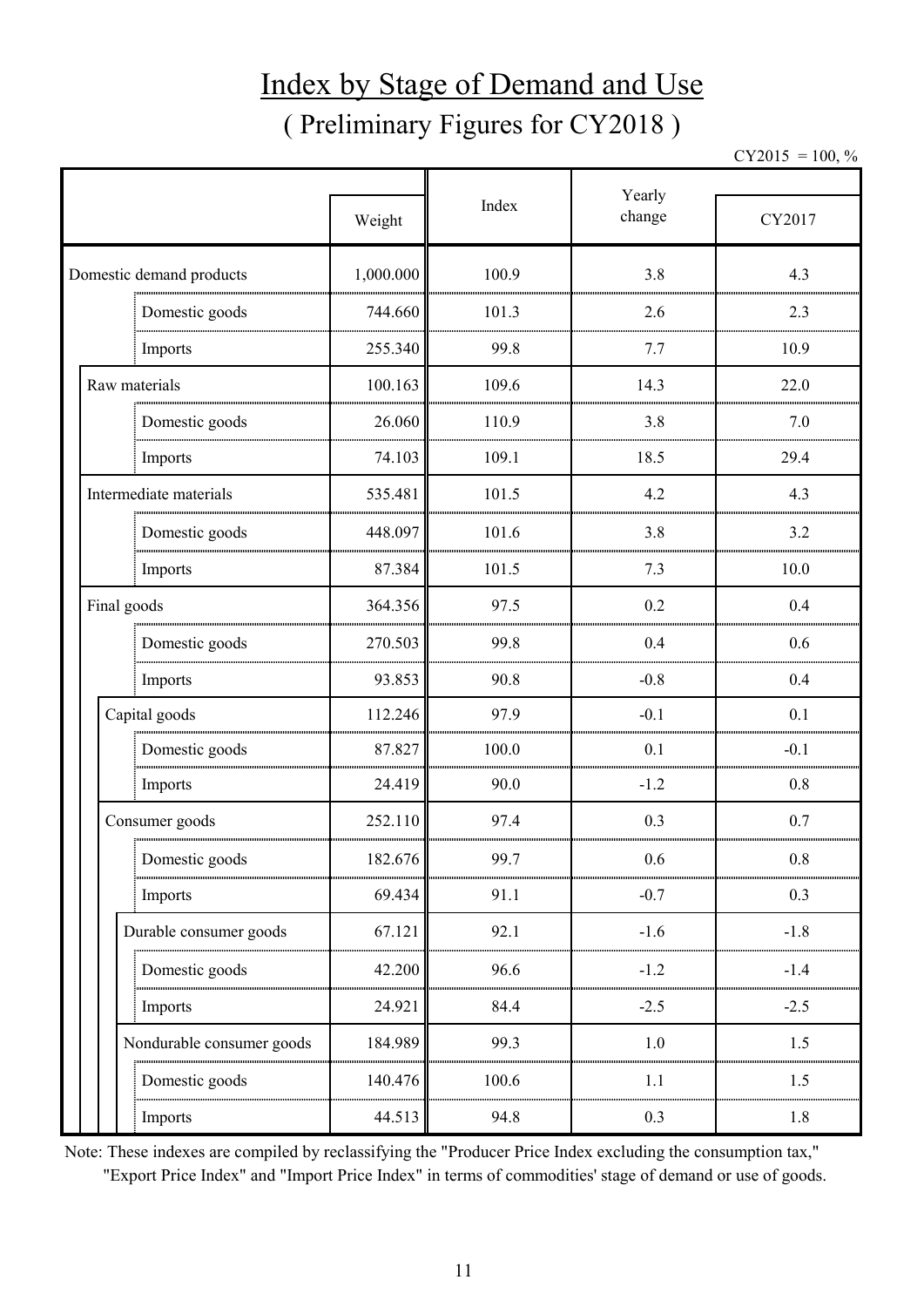## Producer Price Index using Chain-weighted Index Formula ( Preliminary Figures for CY2018 )

 $CY2015 = 100, \%$ 

|                                                | Weight  | Index | Yearly<br>change | CY2017  |
|------------------------------------------------|---------|-------|------------------|---------|
| All commodities                                | 1,000.0 | 100.8 | 2.2              | 2.3     |
| excluding extra charges for summer electricity | 1,000.0 | 100.7 | 2.1              | 2.4     |
| Beverages & foods                              | 147.6   | 100.4 | 0.6              | $-0.3$  |
| Textile products                               | 10.1    | 100.8 | 1.3              | $-0.1$  |
| Lumber & wood products                         | 10.1    | 105.2 | 2.5              | 2.0     |
| Pulp, paper & related products                 | 28.3    | 101.8 | 2.3              | 0.0     |
| Chemicals & related products                   | 89.1    | 96.8  | 2.1              | 2.3     |
| Petroleum & coal products                      | 50.0    | 115.6 | 16.6             | 18.5    |
| Plastic products                               | 40.5    | 96.8  | 1.0              | $-1.1$  |
| Ceramic, stone & clay products                 | 23.3    | 101.0 | 1.5              | 0.0     |
| Iron & steel                                   | 49.7    | 107.7 | 4.8              | 9.4     |
| Nonferrous metals                              | 24.8    | 102.1 | 3.9              | 13.0    |
| Metal products                                 | 41.8    | 103.7 | 2.5              | 1.5     |
| General purpose machinery                      | 31.8    | 100.6 | 0.5              | $-0.1$  |
| Production machinery                           | 44.7    | 100.4 | 0.5              | $-0.4$  |
| Business oriented machinery                    | 16.2    | 101.8 | $-0.3$           | 0.6     |
| Electronic components & devices                | 23.7    | 97.9  | 0.3              | 0.9     |
| Electrical machinery & equipment               | 51.9    | 94.8  | $-0.6$           | $-2.1$  |
| Information & communications equipment         | 18.8    | 95.9  | $-1.4$           | $-2.1$  |
| Transportation equipment                       | 147.9   | 98.4  | $-0.3$           | $-0.5$  |
| Other manufacturing industry products          | 47.2    | 100.4 | 0.4              | $0.0\,$ |
| Agriculture, forestry & fishery products       | 38.6    | 110.1 | 2.2              | 5.1     |
| Minerals                                       | 3.4     | 97.6  | 3.8              | 0.1     |
| Electric power, gas & water                    | 56.0    | 96.2  | 6.4              | 4.0     |
| Scrap & waste                                  | 4.5     | 139.3 | 13.1             | 32.9    |

Notes: 1.The index of "All commodities excluding extra charges for summer electricity" adjusts extra charges applied during summer season from July to September.

2.The indexes are based on the year 2016 weights.